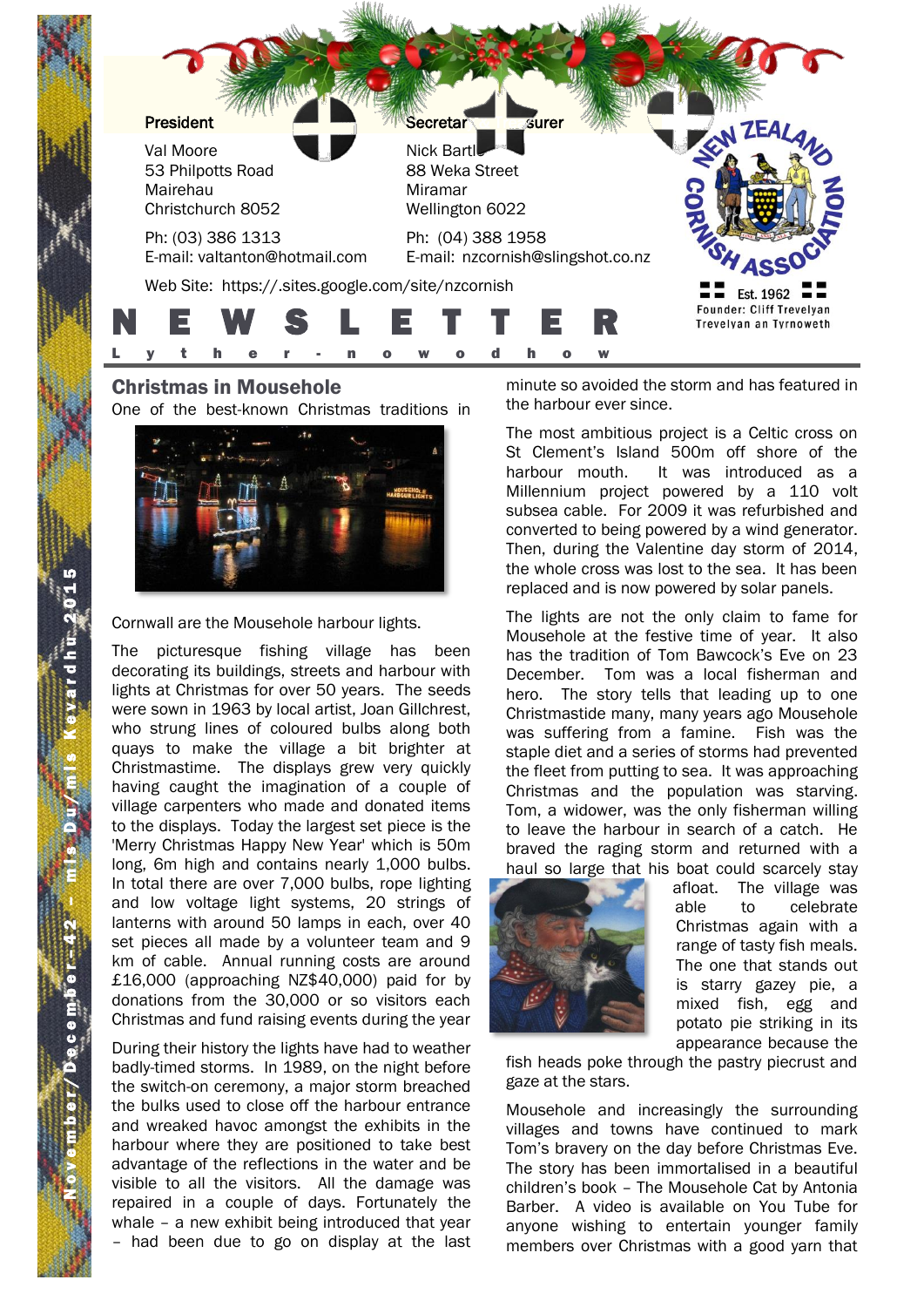suits the season. Be sure to explain that the locals pronounce it "Mouzle" not "mouse hole".

#### Cornish links to the Melbourne Cup

I am often surprised where I notice references to

Cornwall. Prince of Penzance was the name of the horse that won the Melbourne Cup this year. I didn't study the field in advance and relied on the office sweepstake for my annual flutter. I wish



I had taken more interest because I might have backed the NZ-bred bay gelding simply because of its name and cashed up on its outside odds. I first noticed the name as we sat around the TV in the office minutes before the start of the race and the commentator was naming the horses as they entered the starting gates. I have not been able to find out what inspired the owners to call the horse Prince of Penzance but the trainer, Darren Weir, has his stables in Ballarat, part of the Cornish Copper Triangle in South Australia.

One of the other runners in the race was owned by the Godolphin thoroughbred horseracing stable founded by His Highness Sheikh Mohammed bin Rashid Al Maktoum, Vice President and Prime Minister of the United Arab Emirates and Emir of Dubai. Godolphin House is an ancient estate near Helston in Cornwall, now owned by the UK National Trust. I wondered why the Emir of Dubai would chose to name his stud after a Cornish estate.

The link dates back to the early 1700s and to Francis Godolphin who was member of parliament for Helston from 1701 to 1710. Among other top level positions in the British royal household of the time he acted as lord warden of the stannaries (Cornish courts), high steward of the Duchy of Cornwall and Governor of the Scilly Islands. He was elevated to 2nd Earl of Godolphin on the death of his father in 1712 and was created Baron Godolphin of Helston in 1735.

He had the distinction of owning one of the three Arabian stallions that founded the modern thoroughbred lineage of racehorses – The Godolphin Arabian or Godolphin Barb. The horse was foaled in Yemen (hence the Arabian label) in about 1724 and had a series of distinguished owners across the Middle East and Europe and was finally bought by the 2nd Earl of Godolphin who placed him in his Cambridgeshire stud until the horse died in 1753.

It all makes sense why the middle-eastern stud should choose its name from such a significant ancestor in the racing industry.

2

# Add a little Cornish to your day

There is a different format for this section of the newsletter due to the season.

If you would like to bring in the New Year with a blend of Celtic cultures here are the words of Auld Lang Syne (a traditional Scottish song usually sung very drunkenly at Hogmanay) translated into Kernewek by R Morton Nance. It fits the usual tune.

> Avyth ankevys coweth coth? *Should auld acquaintance be forgot?*

Na nefra dres dhe vrys? *And never brought to mind?*

Avyth ankevys coweth coth? *Should auld acquaintance be forgot?*

Ha'n dedhyow sol–a-brys? *And days of auld lang syne?*

Dhe'n dedhyow sol–a-brys, ow hur *For auld lang syne, my dear*

Dhe'n dedhyow sol–a-brys *For auld lang syne*

Gwren evu tos carensa whath *We'll take a cup of kindness yet*

Dhe'n dedhyow sol–a-brys *For auld lang syne*

# Tin – the movie

The DVD of a film "Tin" has recently been released. Produced entirely in Cornwall by Miracle Theatre, TIN sold out Cornish cinemas earlier this year. It stars Jenny Agutter, Dudley Sutton and Redruth-born opera star, Benjamin Luxon, who joined the original cast of the stage



play from which the film developed..

In the winter of 1890 a windswept troupe of actors arrives in a small town to give a performance of Beethoven's opera

"Fidelio". The inhospitable, granite-grey town is in crisis: its once-glorious tin mine, upon which everyone's livelihood has depended for generations, is on its last legs.

The actor-manager's business acumen proves no match for local cunning and she is misled into investing in the mine. When it unexpectedly yields up new treasures, any notion of fair play is abandoned.

Three contrasting love stories unfold as villagers and actors seize an opportunity to transform their lives. As the community's spiritual leaders come to blows deep underground, a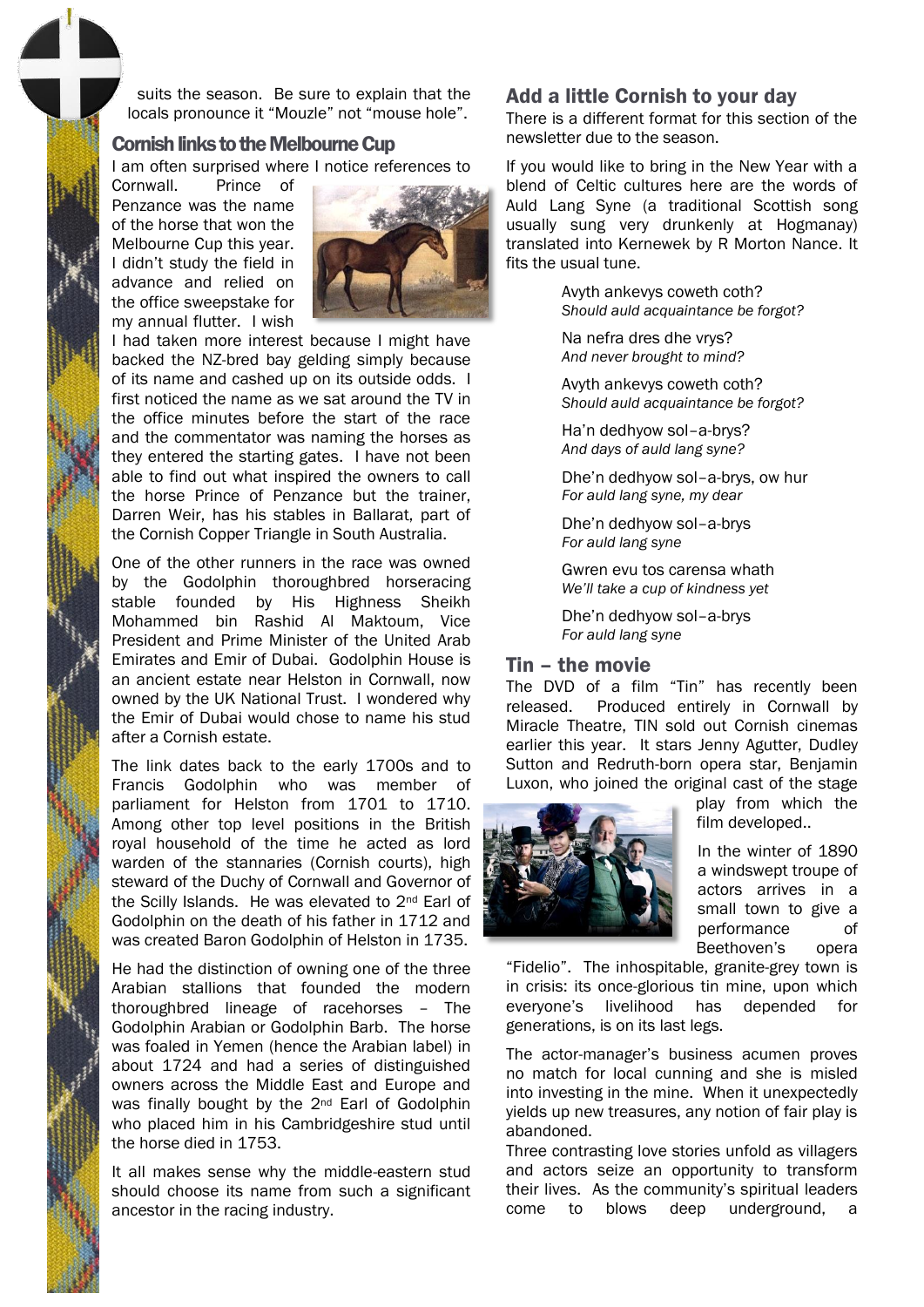performance of Beethoven's 'Fidelio' is given in the town hall – against all odds.

One strand of the story is based on Edward Bosanketh's novel 'Tin', published in 1888 about his father's involvement in a blatant swindle by a local bank. The protagonists were based on wellknown local characters (thinly disguised) and the story exposed the real-life dodgy bank dealings. Subsequently, Bolitho's Bank attempted to buy and burn all copies of the book. Fortunately a few survived and this colourful Victorian novel provided the basis for a stage play produced by Miracle Theatre in 2012, in partnership with English Touring Opera and Cornish Mining World Heritage Site. It took a further 3 years to transform this show into a feature film.

To tell this very Cornish story, the producer, Annie Ukleja, decided to work with local actors, crew and postproduction facilities and a tiny budget of £100,000. To some extent the end product reflects the low cost but it does so with a quaint style that adds to the overall humour and charm. The visual effects were done by award-winning animation company Spider Eye, which just happens to be based in the old Consolidated Bank building in St Just, where the real-life forgery took place 135 years ago.

The film's writer and director, Bill Scott will be visiting family in NZ for Xmas and is hosting the NZ premier screening at Flicks Cinema in Titirangi Apologies that the newsletter won't reach you in time to go along.

Members in the Wellington area are invited to watch the DVD at my place at 88 Weka Street Miramar at 7:00 p.m. on Saturday, 16 January 2016. Please contact me (details above) before 8 January if you are intending to come. Hope you can make it, Nick

You can buy the DVD for £16.00 on-line at http://www.tinmovie.com/ or by contacting Miracle Theatre, Krowji, West Park, Redruth TR15 3AJ Cornwall. Telephone 01209 216762

#### Cornish-themed interior décor

Another surprising Cornish 'find' was while browsing in a furniture shop for curtain fabric.

Leafing through the samples I noticed one fabric covered in Cornish place names – Truro, Falmouth, Padstow and more. Just in case you feel like redecorating with a truly Cornish motif, the fabric is called "Shore HING Signs" and is part of the Pegasus STER Coastline range of materials with  $ACH$ strong seaside themes in three colour USE SAILING ways distributed in NZ by James NEWQUAY PADSTOW Dunlop Textiles.

3

### Christchurch branch

The branch held a meeting on Saturday, 10 October 2015 in St. Pauls Church, Papanui.

As asbestos was found in the ceiling space of the hall complex during an inspection, a last minute change saw us move into the church for this meeting.

The President opened the meeting welcoming 27 members to the hopefully temporary meeting place. Several apologies were received.

President Val gave her latest lesson in the Cornish language and Les presented this month's news from Cornwall.

Val then spoke of her connections in the "My Cornish Connections Series". Being from North Devon but with a Cornish grandparent, Val's beginnings in Cornwall were as a teacher at Mount Hawke and then some years at Roche where she was deeply involved with all the village social life. A twelve month teaching swap brought her to Christchurch where she met husband Bruce and then in a chance meeting at a teaching seminar in Christchurch with another teacher, Pam Barnett (Manhire), she found she had met Pam's father who had been on a trip back to Roche. Pam invited her to a Cornish Association meeting and Val has been a leading member ever since.

Our main entertainment was a DVD narrated by the Cornish born actor, John Nettles, of the mainly mid-Cornwall area that he grew up in around the clay pits and villages of St. Austell. Unfortunately with the sudden change of venue, it was difficult to find a suitable hanging point for the screen and sunlight proved to be a nuisance. There are more DVDs in the series so we hope to have a better view of what seemed to be a most interesting series some time in the future.

Following the DVD, afternoon tea was taken and raffle drawn for branch funds.

The next meeting, held on 14 November 2015, attracted an attendance of 30 and a number of apologies.

In Cornish Language lesson Val had us learning

phrases to use when signing off on letters or cards.

Les reported some news of happenings in Cornwall over the past few weeks.

Dorothy Drew's discovered her connection with Cornwall after coming to Association meetings for some time as guest of great friend Ida Hocking When she found out

NEW WAY TO AST Lizard Lighthous **CE** GLORIOUS PENZAN **GTRIPS** NorthQuay (FISHIN CILLY TRURO THE OLD SHIP ISLES OF **CARBIS BAY** ll ni .STIVES-**FALMOUTHK BOATH**